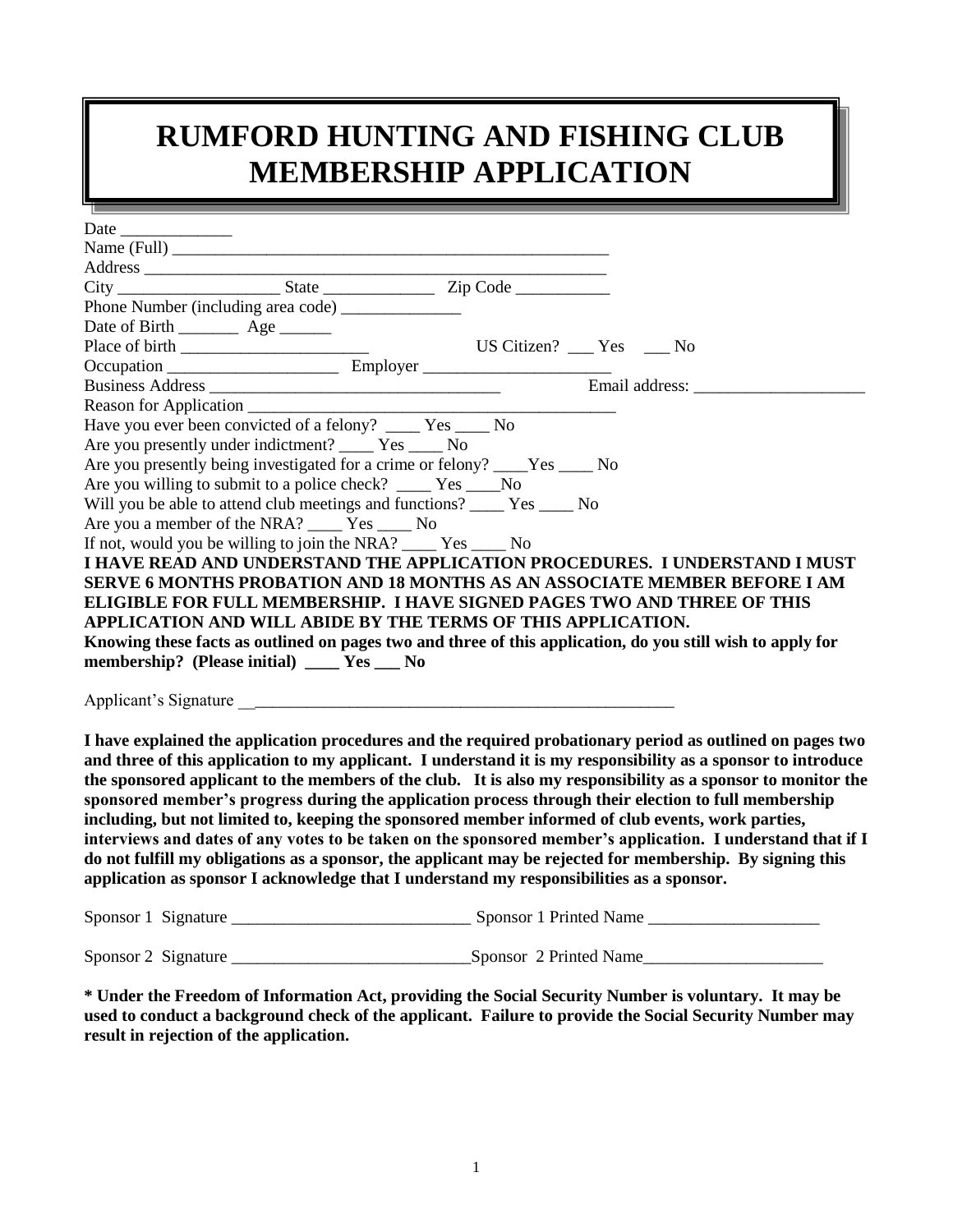# **RUMFORD HUNTING AND FISHING CLUB CODE OF ETHICS**

I will subscribe to a standard of outdoor travel and low-impact environmental usage. I will acquire a useful knowledge of local natural history, and the ability and willingness to impart this knowledge to the next generation. I will respect the environment at all times.

I will fully cooperate with all wildlife officials, law enforcement officers, private landowners, and public land management agencies. I will abide by all applicable conservation and game laws, statues, and regulations and will not condone their violation. I will collaborate at all times with governmental authorities to ensure the respect and observation of laws and regulations that relate to hunting, fishing and wildlife conservation.

I fully pledge my personal responsibility. I am accountable for the possible consequences of my actions on the life, health or property of all people.

By following these principles of conduct each time I go afield, I will give my best to the sport, the public, the environment and myself. The responsibility to hunt ethically is mine; the future of hunting depends on me.

## **RUMFORD HUNTING AND FISHING CLUB MISSION STATEMENT**

The Rumford Hunting and Fishing Club is an organization of Sportsmen organized for the sole purpose of sponsoring activities in the field of Target Shooting, Hunting and Fishing and Wildlife Conservation.

We will accomplish this by:

- 1. Following the spirit, not just the letter of the law.
- 2. We will pass on this vision to the next generation through our children and grandchildren.
- 3. We will not accept for membership anyone who does not practice the principles of sportsmanship in spirit and in fact.
- 4. We will sponsor Junior Members participation in activities with in and with out the club that teaches the spirit of sportsmanship and fair play.
- 5. We will tolerate no deviation from the law or spirit of the law.
- 6. We will provide for future generations by:
	- Providing hands-on and financial support for conservation of game and non-game species and their habitats.
	- Learning more about wildlife and habitat issues, and urge policymakers to support strong conservation initiatives.
	- Becoming involved in wildlife conservation organizations and their programs.

It is our goal to preserve the privilege of all Americans to hunt and fish and enjoy the sports of hunting and fishing.

We acknowledge that sportsmanship is following the principles of fair chase and accepting the spirit of the law that goes beyond the letter of the law.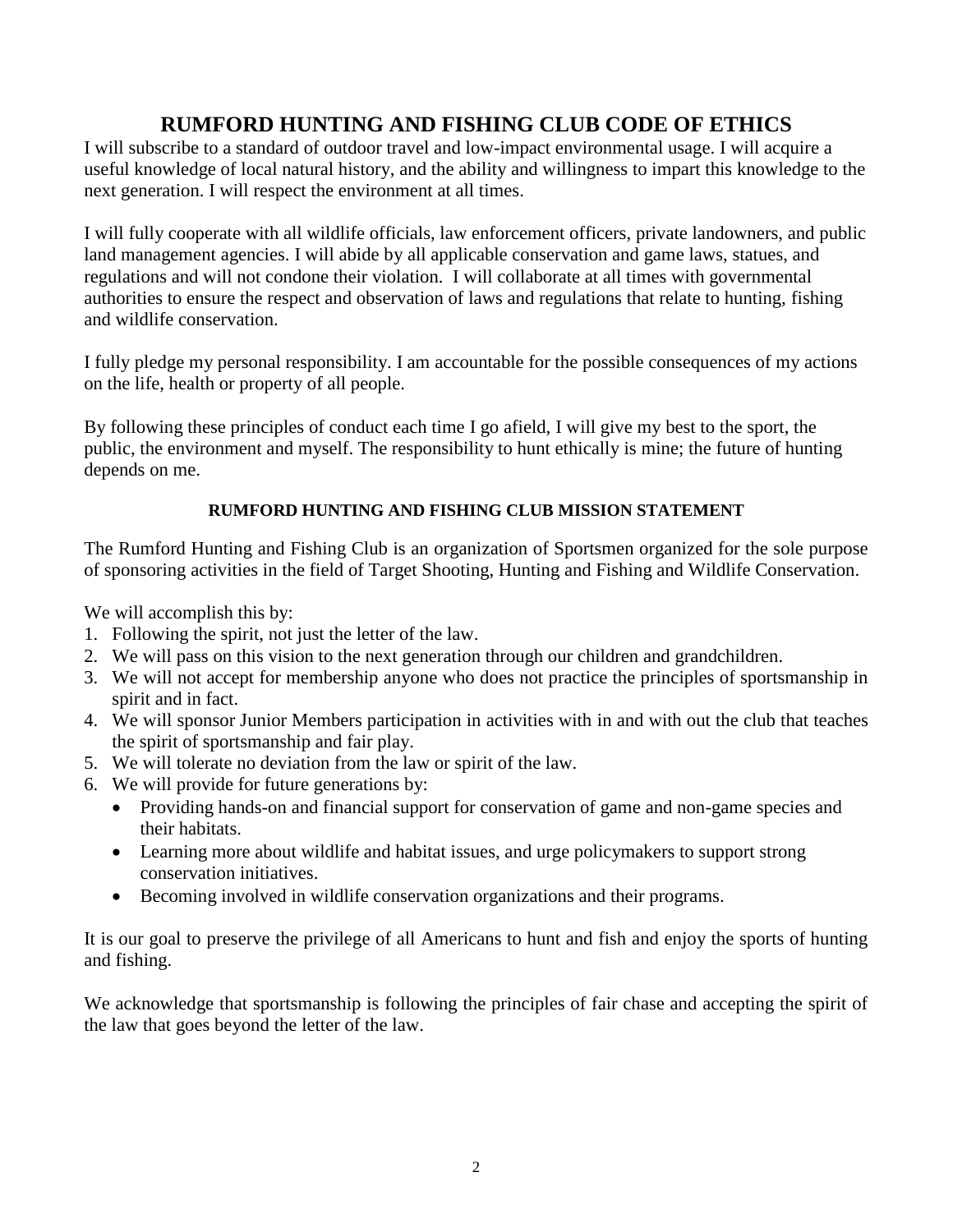#### RUMFORD HUNTING AND FISHING CLUB PROBATIONARY AND ASSOCIATE MEMBERSHIP

Upon initial acceptance to the Rumford Hunting and Fishing Club, all new members must serve a mandatory six months probation and an eighteen month associate membership period. Any member who was dropped (or resigned) and is re-applying, or any Junior Member applying for full membership must also serve a six month probation and eighteen month associate period. During this probationary and associate period, the member **does not** have full rights in the club. Full rights and privileges are granted only upon election to full membership. A probationary member will not be given a key to the club until his probationary period is complete and his application is accepted for associate membership. A full member must be present when the probationary member is using the range. A probationary member does not have voting rights in the club and cannot hold office.

A \$50.00 initiation fee is due when application is made to the club. If the application is rejected, the initiation fee is refunded. Once the **application is accepted for probationary membership, the initiation fee is no longer refundable.** The Application Procedures attached to the application outline in detail the process for applying for membership in the Rumford Hunting and Fishing Club.

After completing the six month probation, the applicant may be accepted for associate membership. An associate member has the right to vote and the right to full use of the clubhouse and grounds. The dues for an associate member are same as for full membership. After serving 18 months as an associate member, the applicant is eligible for full membership with all rights and privileges in the club. No additional fees are assessed a member elected to full membership. An associate member who is not voted to full membership looses all rights and privileges in the club.

The purpose of the probationary and associate membership period is to allow the members to get to know the new member. It also gives the applicant the opportunity to demonstrate their commitment to the club. It is, in short, an evaluation period of the new member. During the new member's probationary and associate membership, they are expected to take an active part in the club and its functions. New members are encouraged to use the facilities and to get to know the members of the club. A probationary member will be interviewed at least every three months. An associate member will be interviewed at least every six months. The result of the interview will be presented to the body when the application comes before the body to be voted on for associate or full membership.

If you have any questions regarding your probationary or associate period, or the application procedures, please ask your sponsor.

I have read and understand that I must serve a six month probation and an 18 month associate membership. I understand what is required of me during that time. I also understand I do not have full rights and privileges in the club during my probationary and associate membership. I have read the mission statement and code of ethics and understand they will guide my actions while I am a member of the Rumford Hunting and Fishing Cl;ub.

| Printed name |  |
|--------------|--|
|--------------|--|

Printed name \_\_\_\_\_\_\_\_\_\_\_\_\_\_\_\_\_\_\_\_\_\_\_\_\_ Signature \_\_\_\_\_\_\_\_\_\_\_\_\_\_\_\_\_\_\_\_\_\_\_\_\_\_\_

Date  $\Box$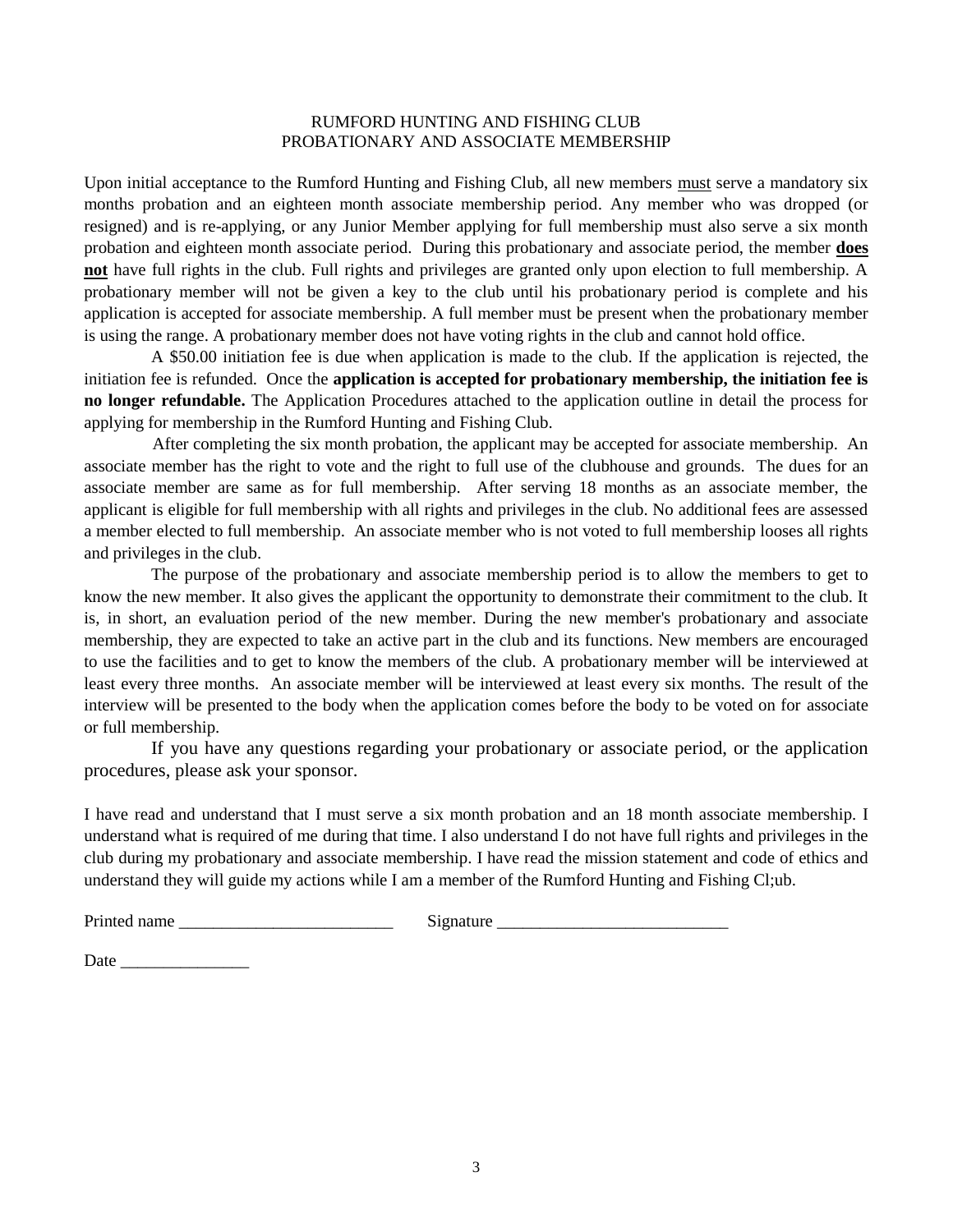#### APPLICATION PROCEDURES

- Step 1. Attend a club meeting with your sponsor (a club member in good standing), and complete an application. Pay the \$50.00 initiation fee. If there is a waiting list, your name will be placed on the list in the order in which your application was received by the club. No initiation fee will be accepted until your application is ready for voting as a probationary member. Your sponsor will notify you when your application is due to be voted on. At that time, the initiation fee must be paid. When the initiation fee is paid, three members of the club will interview you.
- Step 2. At a subsequent meeting, the club members will vote on your application. If approved, the applicant becomes a probationary member. Once the applicant is accepted for probationary membership, the initiation fee is no longer refundable. If the application is refused, the initiation fee is returned. The Board of Governors will interview the probationary member during the probationary period.
- Step 3. Upon initiation, a full years dues are due and payable within six months. At the end of six months probation, the member is eligible for associate membership. The probationary member cannot be voted on for associate membership if his annual dues are not paid in full. When the probationary member will be voted on for associate membership, they may not attend the meeting when the vote is taken. If the application is refused, the annual dues are returned, but the initiation fee is not returned. The Board of Governors will interview the associate member at least every six months.
- Step 4. After eighteen months as an associate member, the member is eligible for full membership. All dues must be paid in full before a member can be voted on for full membership. The member cannot attend the meeting when the vote is taken.
- Step 5. Rumford Hunting and Fishing Club is a NRA affiliated club and must have at least 50% of our members in the NRA to receive range liability insurance. Prospective members are encouraged to join the NRA.

I have read and understand the application procedures.

Printed name Signature

 $\overline{\phantom{a}}$  ,  $\overline{\phantom{a}}$  ,  $\overline{\phantom{a}}$  ,  $\overline{\phantom{a}}$  ,  $\overline{\phantom{a}}$  ,  $\overline{\phantom{a}}$  ,  $\overline{\phantom{a}}$  ,  $\overline{\phantom{a}}$  ,  $\overline{\phantom{a}}$  ,  $\overline{\phantom{a}}$  ,  $\overline{\phantom{a}}$  ,  $\overline{\phantom{a}}$  ,  $\overline{\phantom{a}}$  ,  $\overline{\phantom{a}}$  ,  $\overline{\phantom{a}}$  ,  $\overline{\phantom{a}}$ Date

#### **DO NOT WRITE BELOW THIS LINE**

| Date Application submitted                           |
|------------------------------------------------------|
| \$50.00 Dollar initiation fee (due with application) |
| Date voted on as probationary member                 |
| Date of interview with Board of Governors            |
| Date voted on as permanent member _                  |

 $\overline{\phantom{a}}$  , and the contract of the contract of the contract of the contract of the contract of the contract of the contract of the contract of the contract of the contract of the contract of the contract of the contrac